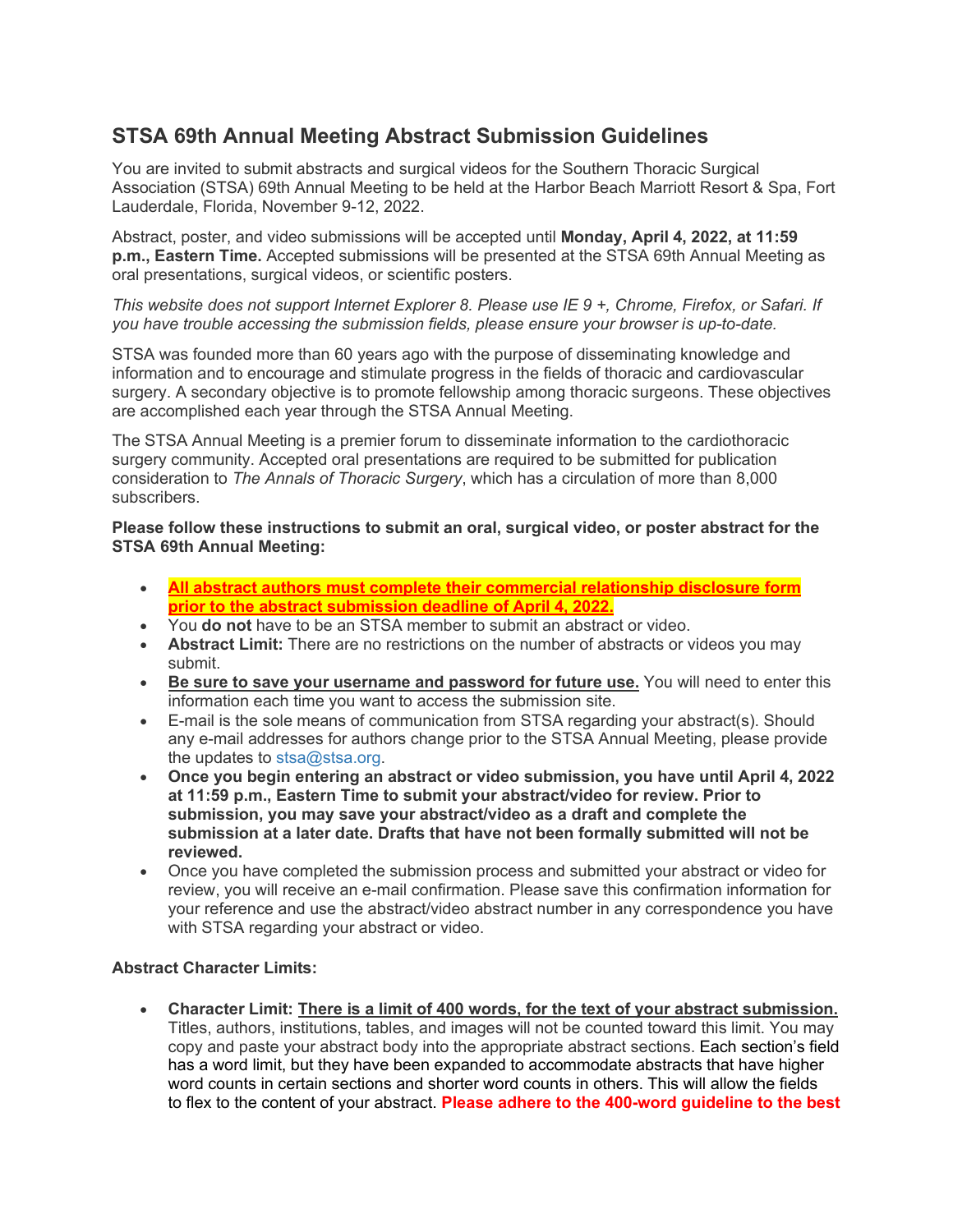**of your ability. All abstract section fields (Objectives, Methods, Results, and Conclusion) should add up to 400 words or less.**

- **History Abstract Character Limit:** History abstracts are limited to 4000 characters or 600 words.
- **Special Characters and Formatting:** If you copy and paste the title and/or body from an electronic document, please ensure special characters transfer accordingly.

# **Content Rules:**

- **There should be no reference to institutions or company/product names in the title or body of the text, including references to institutional funding sources. Abstracts containing institution names or company/product names in the title or body will not be considered for the program.**
- **Abstracts cannot contain product names; generic terms must be used when describing a specific product.** For example, rather than using the product name of a specific valve, use terms like "mechanical prosthetic valve" or "bovine pericardial bioprosthetic valve."
- Abstracts must not describe work, including data analysis, performed by industry.
- Information for all authors involved in the submission must be entered via the online submission process. **Full names of all authors and their disclosures must be provided by the abstract submission deadline of April 4, 2022.**
- The presenting author's institution name and location, telephone number, and e-mail address should be provided; please omit titles and appointments.

## **Abstract Format:**

All abstracts must be structured using the following format:

- **Title:** Capitalize the first letter of each word in the title; please do not enter information in all upper case or in quotation marks.
- **Objectives** Describe the objectives of the study in the context of the current state of research in the field. When appropriate, include the hypothesis being tested. **Describe the quality gap (limitation or problem) in the practice of cardiothoracic surgery that the research aims to address.**
- **Methods** Describe the study design, patient population, experimental approach, and analytic methods.
- **Results** Provide a summary of the study results, including sufficient details to support the conclusions. When percentages are used, the absolute numbers of derivation must be stated. Data may be presented in a brief table and/or a figure, which can be uploaded separately.
- **Conclusions**  Describe the significance of the findings and the implications for the field and further research. All conclusions should be supported by the data in the Results section. **Describe how the results of the project supplement or inform our clinical or research knowledge or strategies.**
- **History abstract** authors must submit an abstract title and body. Tables should not be used in History abstracts.

## **Surgical Video Abstract Specifications:**

• An abstract must be submitted along with each surgical video submission.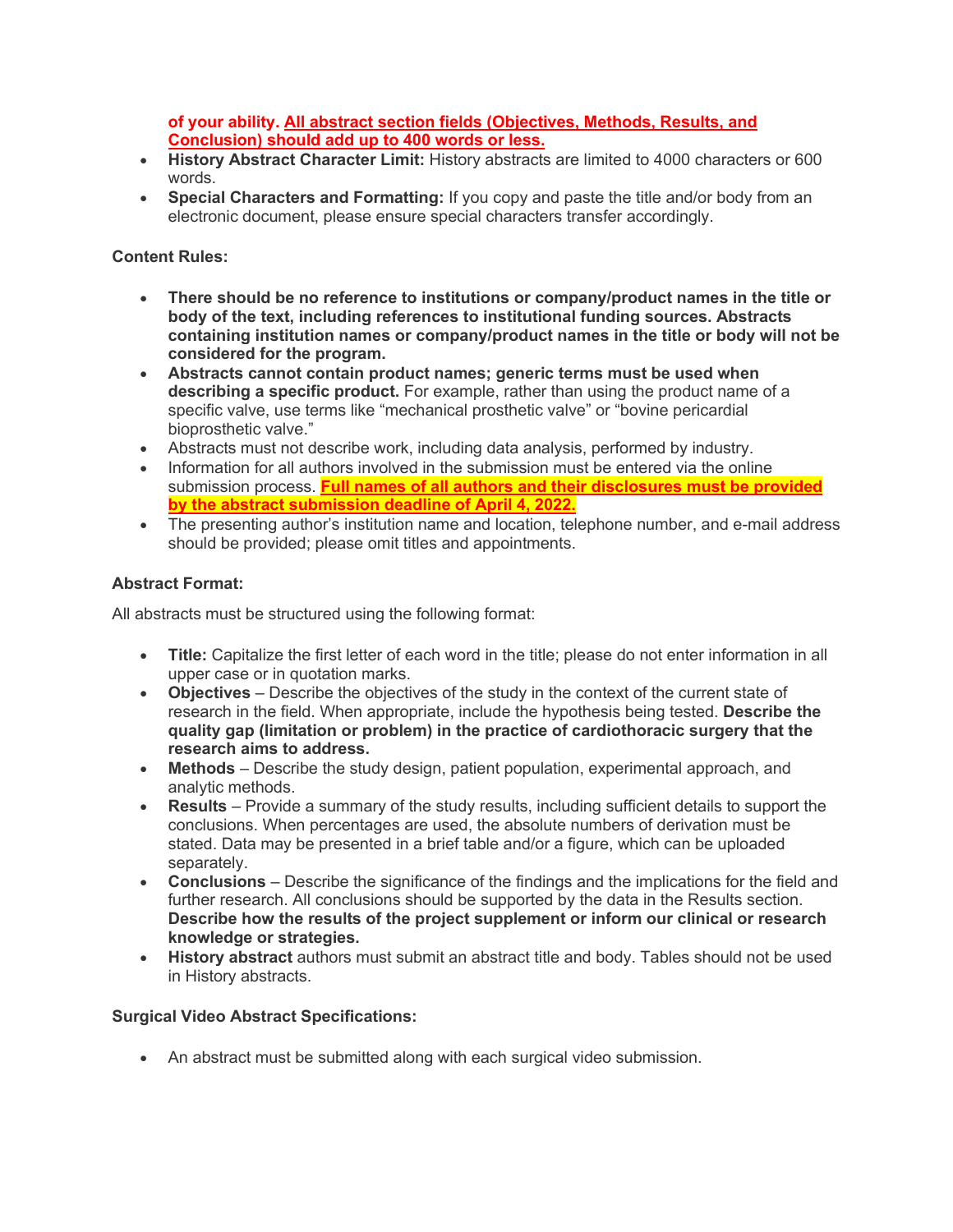- Videos must not include text, images, or narration that discloses the identity of the authors, institutions (including hospital names) or that contains company or product names. **Videos containing author names, institution names, or company/product names will not be considered for the program. For specific products, generic terms must be used.** For example, rather than using the product name of a specific ventricular assist device, use terms like "axial-flow left ventricular assist device."
- **The video may not exceed seven (7) minutes in length or 500 MB.**
- The file type must be either **.mov and .mp4.**
- Files should be uploaded using a **high-speed internet connection.**
- **Please wait until your file has completely loaded** before moving to the next step.
- **For the purposes of review, narration must be included.**
- **Any patient identifying information must be excluded or obscured from the video images and narration.**
- **If the video is selected for presentation, live narration by the presenting author is required for participation in the program; the audio portion of the video will be muted during presentation.**

## **Abstract and Surgical Video Categories:**

For each submission, you will be required to select on category (in bold below) and one corresponding subcategory.

#### **1. Adult Cardiac**

- a. Aortic
- b. Basic Science Research
- c. Cardiac Transplantation/ VAD/ ECMO
- d. Ischemic Heart Disease
- e. Miscellaneous (Arrhythmias, Tumors, etc.)
- f. Valvular

## **2. Congenital**

- a. Adult Congenital Heart Disease
- b. Basic Science Research
- c. Neonates, Infants, and Children
- d. Cardiac Transplantation/ VAD/ ECMO

#### **3. General Thoracic**

- a. Basic Science Research
- b. Esophageal Disease
- c. Lung Cancer
- d. Lung Transplantation/ ECMO
- e. Miscellaneous
- **4. History**
- **5. Surgical Education**
- **6. Simulation and Team-Based Learning**
- **7. Patient Safety**
- **8. Lessons Learned from Intraoperative Problems, Misadventures, and Disasters**

## **Hawley H. Seiler Residents Competition Award:**

- This award is presented for an outstanding paper by a cardiothoracic or general surgery resident. It is bestowed upon a resident for achieving excellence in the quality of abstract as well as the manuscript and oral presentation. The award is named after STSA Past President and founding member Hawley H. Seiler, MD.
- To be considered for the Hawley H. Seiler Residents Competition Award, please select the checkbox in the Awards section.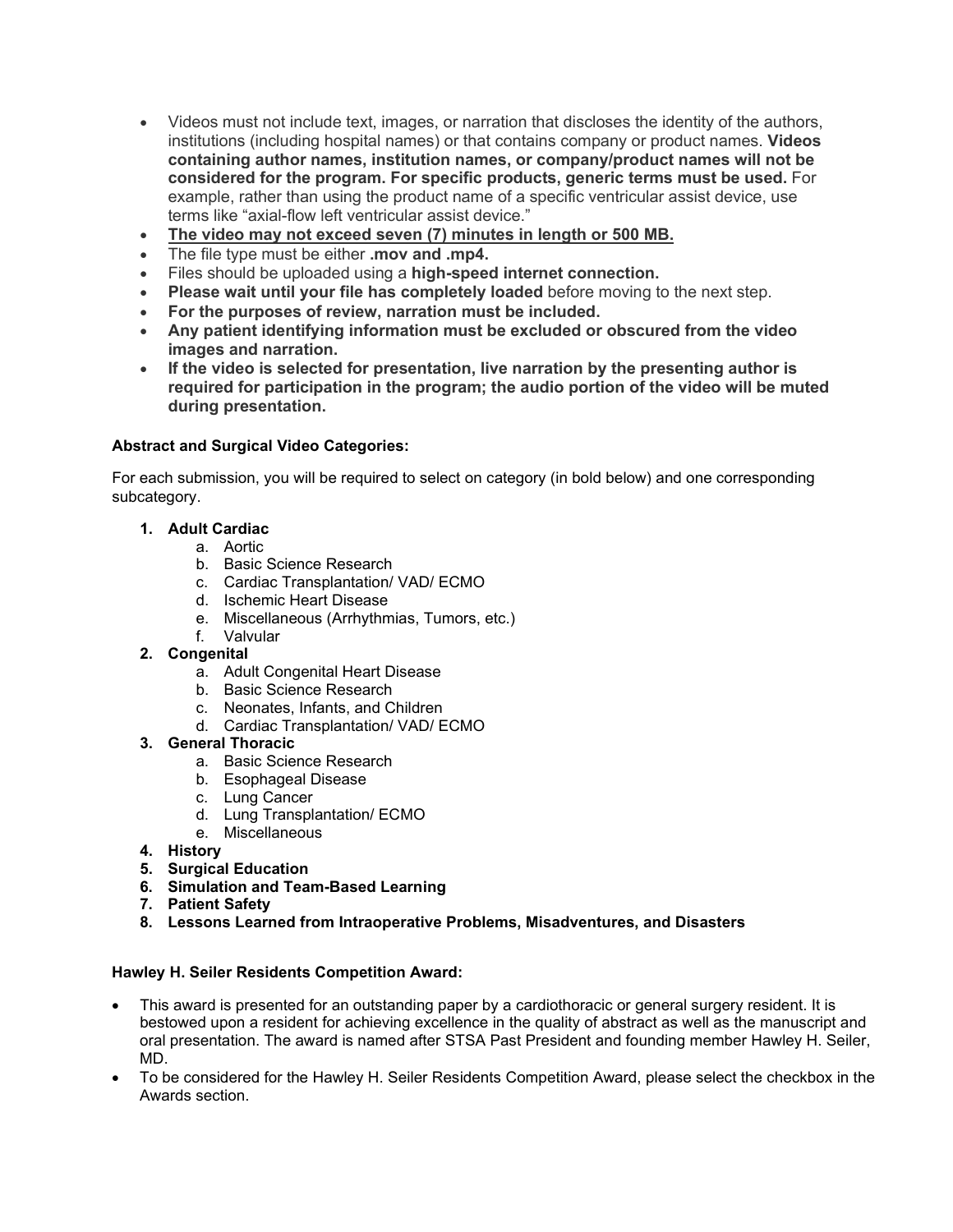- Only abstracts submitted and presented by residents who have indicated their willingness to participate in the Resident Competition will be considered for this award.
- Authors of abstracts accepted for the Hawley H. Seiler Residents Competition must submit a manuscript for their presentation to STSA headquarters office no later than October 21, 2022.
- The awardee is selected by a panel of cardiothoracic surgeons from the STSA Executive Council and the Program Committee. The award winner will be announced at the Dinner Gala held on November 11, 2022. They will receive a monetary award and plaque immediately following the meeting.

#### **STSA Abstract Submission and Presentation Guidelines and Policies:**

- **Only original, unpublished/unpresented work is allowed**. Abstracts and surgical videos must summarize an original contribution and must not have been presented, published, or accepted for presentation or publication elsewhere. Similarly, the abstract must not be under consideration for another meeting at the time of submission to STSA and throughout the STSA review process. The presenting author attests that the material will not be presented elsewhere if accepted for the STSA scientific program or published elsewhere if accepted for publication in *The Annals of Thoracic Surgery*. If there is any conceivable question regarding similarity to earlier work or possible duplication or redundancy, it is the responsibility of the presenting author of the paper to consult directly with the Program Committee Chairs, Vinay Badhwar, MD, and Jim St. Louis, MD, and CME Director, Scott LeMaire, MD. If there is a potential conflict with an abstract or surgical video already presented or published, please notify STSA by e-mail [\(stsa@stsa.org\)](file://sts07/shared$/STSA/2012%20Annual%20Meeting/Abstracts/stsa@stsa.org) of the conflict at the time of submission. Include the title and Abstract ID number in any correspondence regarding an abstract or video.
- Abstracts and surgical videos chosen for presentation are selected at the discretion of the Program Committee to ensure a fair and balanced program.
- Only electronic abstracts submitted via the online system will be considered.
- Only authors may complete submissions; authors will be responsible for the information provided.
- All abstracts and surgical videos must be submitted in English.
- Authors who deliver an oral presentation of an abstract at the Annual Meeting must submit a manuscript to *The Annals of Thoracic Surgery* before or at the time of the Annual Meeting. Manuscripts must comply with all the requirements of *The Annals* as outlined in the Instructions for Authors section of the submission website, including the protection of human subjects and animals, as appropriate. All manuscripts must be submitted via *The Annals* online manuscript submission system at

[https://www.editorialmanager.com/annals/default1.aspx.](https://www.editorialmanager.com/annals/default1.aspx)

- o Manuscripts must be submitted by 12:00 p.m., noon, Eastern Time on November 12, 2022. Publication of papers in *The Annals of Thoracic Surgery* is not assured. If a manuscript is not submitted to *The Annals*  prior to or at the time of the STSA Annual Meeting, a two-year period of ineligibility for participation in the STSA Annual Meeting will be imposed upon all manuscript authors; if unusual circumstances preclude meeting the deadline, the Editor of *The Annals*—at his or her sole discretion—may provide the author(s) with an extension. The same two-year sanction rule applies to each manuscript returned to authors for revision that is not resubmitted to *The Annals* within one calendar year of the request for revisions.
- o Authors may request a waiver from submitting their manuscript to *The Annals of Thoracic Surgery*. Please note that the waiver request must be made at the time of abstract submission and must include an explanation of the rationale for the waiver. The explanation needs to include the name of the journal(s) where the manuscript will be submitted in lieu of *The Annals* and the reasons for targeting the alternate journal. Waiver requests will be reviewed during the STSA Program Committee Meeting in May. Subsequent requests will not be considered. Importantly, if the manuscript is not accepted by the alternate journal(s), STSA requests that authors submit the manuscript to *The Annals*.
- Authors of abstracts accepted for electronic posters are encouraged to submit a related manuscript to *The Annals of Thoracic Surgery,* but are not required to do so.
- Information entered in the online abstract submission site cannot be changed after the submission website has closed at 11:59 p.m. Eastern Time on Monday, April 4, 2022.
- STSA reserves the right to withdraw an abstract and/or video at any time.
- The presenting author for each abstract and/or video must be prepared to attend the meeting. **If a change of presenting author is needed, STSA must be notified in writing by the primary author no later than three weeks prior to the date of presentation.** The replacement presenter must be a co-author of the abstract.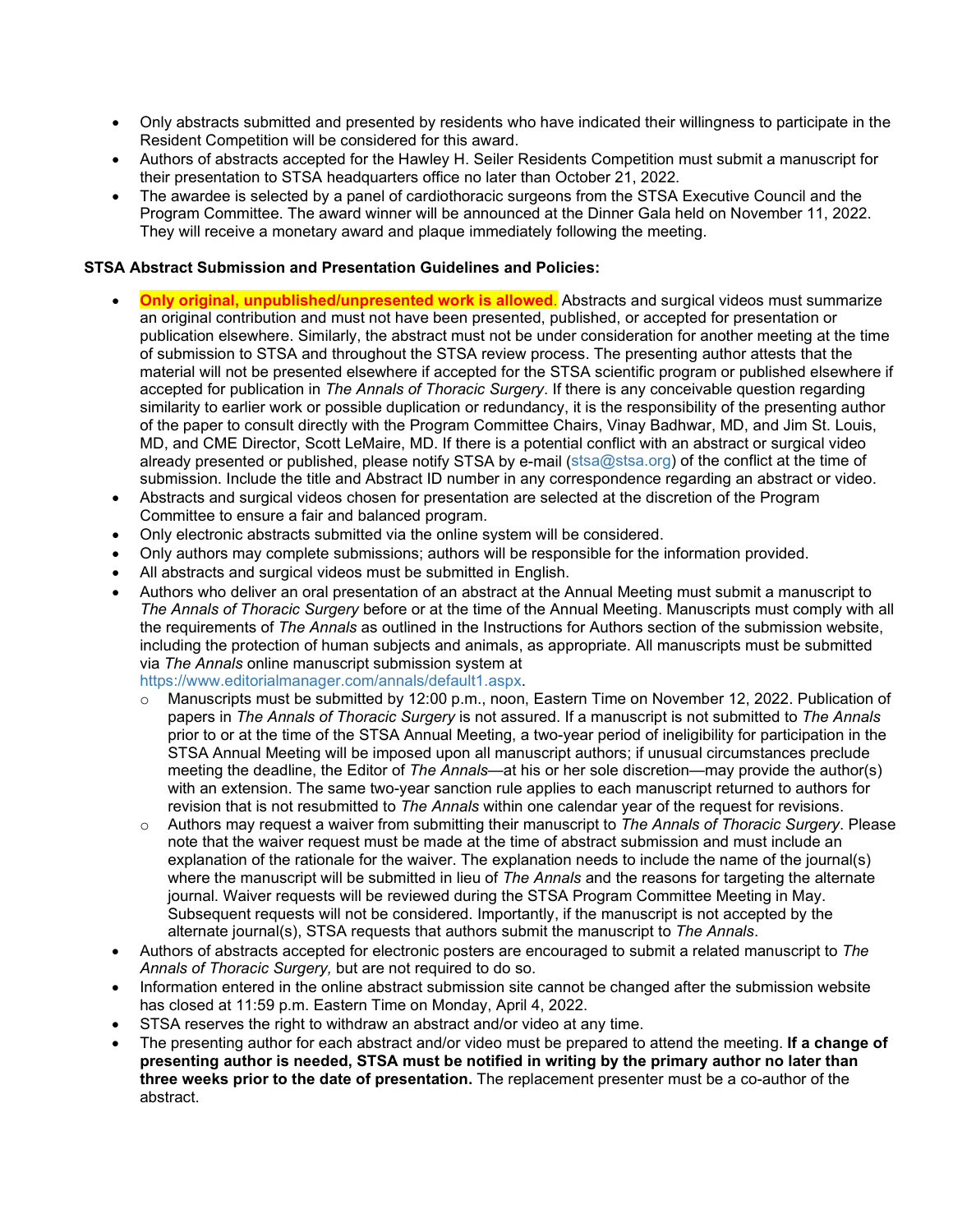- Once an abstract and/or surgical video has been accepted, additional authors may not be added.
- No abstract will be considered with deferred outcome data. Data and conclusions presented during the Annual Meeting must be consistent with what in reported in the original submitted abstract. If there are any questions regarding substantive changes in data or conclusions after the abstract has been submitted, it is the responsibility of the presenting author to notify STSA by e-mail at [stsa@stsa.org.](file://sts07/shared$/STSA/2017%20Annual%20Meeting/Abstracts/Guidelines/stsa@stsa.org)
- Commercial companies, such as those involved in the production or sales of pharmaceutical products or medical devices, are not allowed to participate in data analysis or the development of abstracts, surgical videos, slide presentations, or scientific posters.
- All content in abstracts, surgical videos, and presentations must be based upon the best available evidence and should not promote any healthcare device or service. Only those agreeing to this policy are permitted to present at the STSA Annual Meeting. Presenters found not to have attempted to utilize the best available evidence or found to have provided content that is biased or promotional in nature will not be allowed to take part in the planning or provision of any other STSA educational program or product for a minimum of two years.
- If a presenter or moderator has any relationship posing a conflict or potential conflict relevant to his or her session, he or she may not make any recommendations regarding relevant products or services as part of that session. Any presenter or moderator found to have made a recommendation about relevant products or services in the presence of a relationship that poses an actual or potential conflict of interest will not be allowed to take part in the planning or provision of any other STSA educational program or product for at least two years.
- After each abstract presentation at the Annual Meeting, attendees will have the opportunity to discuss the work. The STSA encourages a healthy spirit of constructive critical review and rebuttal via comments pertinent to the content of the presentation. Discussions taking the form of "secondary papers" will not be accepted.
- Each presenter of an oral presentation during the scientific sessions will be provided with a time limit for presentation and must comply with this limit.
- Failure to comply with any of the foregoing policies may subject the author or authors to STSA disciplinary action.

## **Presenter and Moderator Responsibilities During the Annual Meeting:**

- Each presenter is required to check in at the speaker ready room at least two hours prior to his or her presentation time to load and test the presentation slides and/or other material.
- Authors giving an oral presentation during the scientific sessions will be provided with a time limit for their presentation and must comply with this limit. Presenters who exceed their allotted time will potentially not be allowed to present future work at the STSA Annual Meeting.
- Presenters and moderators are responsible for ensuring that the content being presented at the educational activity is consistent with and does not violate STSA's publication guidelines and conditions.
- Presenters/moderators are responsible for ensuring accurate spelling, punctuation, and grammar prior to submission.

## **Slide Presentation and Electronic Poster Requirements:**

- All presentations must be in English.
- Oral presenters must include a slide at the beginning of their presentation listing all disclosures for each author. If there are no disclosures, presenters must include a slide that states, "Nothing to Disclose." Posters must include a statement below the list of authors and institutions listing all disclosures for each author. If there are no disclosures, the poster must include the statement, "The authors have no relationships to disclose."
- The names of commercial products cannot be used in presentations unless the failure to do so would present a patient safety issue.
- Corporate logos, clinical trial logos, and logos of other meetings cannot be used.
- Slides, posters, handouts, and other materials utilized as part of an educational activity cannot contain any advertising, trade name, or product group message.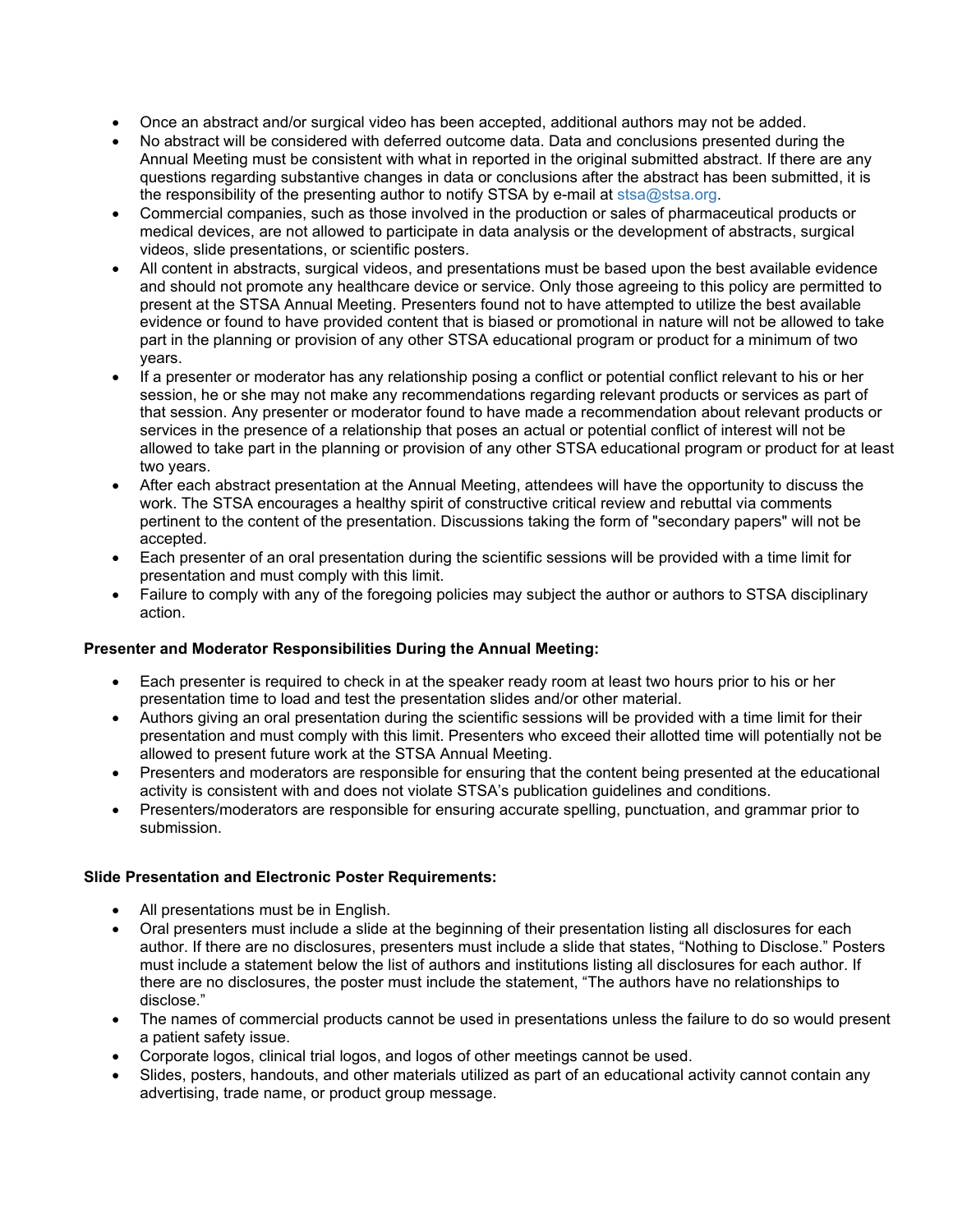- No patient identification information can be visible within presentation materials (e.g., names in echo scans, CT scans, or photos of patients) or disclosed during the oral presentation or related discussion.
- Posters must adhere to the size and formatting specifications provided in the acceptance notification.

#### **Disclosure Information and Policy:**

- A Conflict of Interest and FDA disclosure is required by all authors at the time of abstract and/or surgical video submission through the abstract submission system. If a potential conflict of interest exists, authors must disclose the name of the organization/company and the nature of the potential conflict.
- **For the submitted abstract or video, each co-author must complete his or her disclosure information in the system. The abstract or surgical video will not be reviewed or considered for acceptance unless all authors have completed their disclosures.**
- It is the responsibility of the submitting author to identify each co-author on the abstract. Upon submission of the abstract, an e-mail will be sent to each co-author, who will then be responsible for logging into the abstract system to complete her/his individual disclosure.
- All disclosures for each author must be stated orally at the beginning of the presentation, must be written on the first slide of the presentation (or, for posters, in a statement under the list of authors and institutions), and will be noted in all related publications. Speakers are required to disclose that they have nothing to disclose if that is the case.

#### **The Society of Thoracic Surgeons Education Disclosure Policy:**

As a sponsor of continuing medical education accredited by the Accreditation Council for Continuing Medical Education (ACCME), The Society of Thoracic Surgeons requires that any individual who is in a position to control the content of an educational activity must disclose all financial relationships with any ineligible companies. This is to ensure that that all decisions related to the planning, faculty selection, delivery, and evaluation of accredited education are made without any influence or involvement from the owners and employees of an ineligible company. The ACCME defines ineligible companies as those whose "primary business is producing, marketing, selling, reselling, or distributing health care products used by or on patients." The question of whether a disclosed conflict situation could represent undue influence on the educational activity by an ineligible company or whether the disclosed information is sufficient to consider an abstract, presentation, or other educational enduring material to represent potentially biased information must be mitigated prior to an individual's involvement in STS educational programming.

Required disclosures must include all financial relationships with ineligible companies in the prior 24 months. Examples of financial relationships include employee, researcher, consultant, advisor, speaker, independent contractor (including contracted research), royalties or patent beneficiary, executive role, and ownership interest. Individual stocks and stock options should be disclosed; diversified mutual funds do not need to be disclosed. Research funding from ineligible companies should be disclosed by the principal or named investigator even if that individual's institution receives the research grant and manages the funds.

Individuals who are owners or employees of ineligible companies are excluded from controlling content or participating as planners or faculty in STS educational activities. There are three exceptions to this exclusion—employees of ineligible companies can participate as planners or faculty in these specific situations:

- 1. When the content of the activity is not related to the business lines or products of their employer/company.
- 2. When the content of the accredited activity is limited to basic science research, such as preclinical research and drug discovery, or the methodologies of research, and they do not make care recommendations.
- 3. When they are participating as technicians to teach the safe and proper use of medical devices, and do not recommend whether or when a device is used.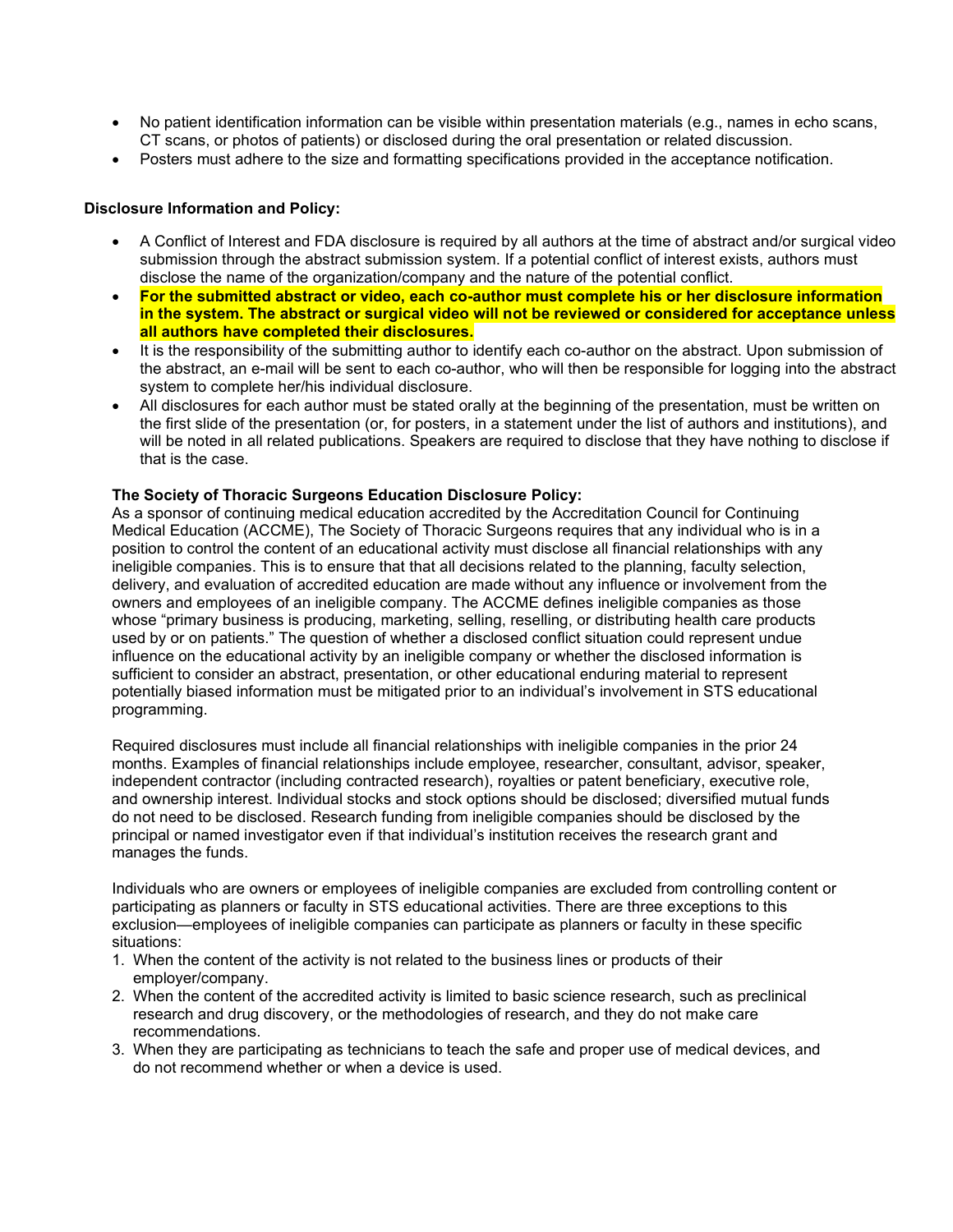Disclosure is mandatory for any person involved in the planning, management, presentation, and/or evaluation of STS educational activities. Failure to disclose all relationships with ineligible companies disqualifies the individual from being a planning committee member, a teacher, or an author of educational materials, and this individual cannot have any responsibility for the development, management, presentation, or evaluation of STS educational activities. This requirement is intended neither to imply any impropriety of such relationships nor to prejudice any individual planner, presenter, or author. It is merely to identify such relationships through full disclosure, and to allow STS to assess and mitigate potential influences on the educational activity prior to the planning and implementation of an educational activity. Speakers are required to disclose that they have nothing to disclose if this is the case.

Additionally, the fact that the presentation, paper, or other educational product describes (a) the use of a device, product, or drug that is not FDA approved, or (b) an off-label use of an approved device, product, or drug, or (c) a new or evolving topic advocating for, or promoting, practices that are not, or not yet, adequately based on current science, evidence, and clinical reasoning must also be disclosed. This requirement has been adopted in response to FDA policy and case law involving medical societies and is not intended to prohibit or inhibit independent presentation or discussion regarding the uses of devices, products, and drugs as described in (a) or (b) above.

All relevant financial information will be disclosed to learners before they engage with or access STS educational content and activities. For live presentations, all disclosures must be stated orally and on a slide at the beginning of the presentation and will be noted in published material related to the activity. Disclosure to learners will include each of the following:

- 1. The names of the individuals with relevant financial relationships.
- 2. The names of the ineligible companies with which they have relationships.
- 3. The nature of the relationships.
- 4. A statement that all relevant financial relationships have been mitigated.

Disclosure to learners must not include ineligible companies' corporate or product logos, trade names, or product group messages. If applicable, the absence of relevant financial relationships with ineligible companies will also be disclosed to learners.

In order to ensure that STS educational activities are free of marketing or sales of products and services, faculty must not actively promote or sell products or services that serve their professional or financial interests during accredited education. Slides, handouts, and other materials utilized as part of an educational activity cannot contain any advertising, trade names or a product group message.

*Amended by the STS Executive Committee: June 9, 2021*

#### **Withdrawal of an Abstract or Surgical Video:**

- To withdraw an abstract or surgical video, the presenter must notify the STSA in writing. E-mail [stsa@stsa.org](file://sts07/shared$/STSA/2012%20Annual%20Meeting/Abstracts/stsa@stsa.org) and include the title of the abstract or surgical video and the abstract ID number.
- Persons submitting an abstract or surgical video do so with the understanding of the above policies and must abide by the conditions, deadlines, and decisions of the Program Committee.

#### **Abstract and Surgical Video Peer Review Process:**

- To ensure fairness, all abstracts and videos are reviewed and graded in a blinded fashion with no references to authors or institutions. Abstracts and videos are scored by peer reviewers based on scientific merit, originality, and impact in addressing practice gaps.
- The Program Committee is composed of STSA members selected by the President. All decisions by the Program Committee are final.